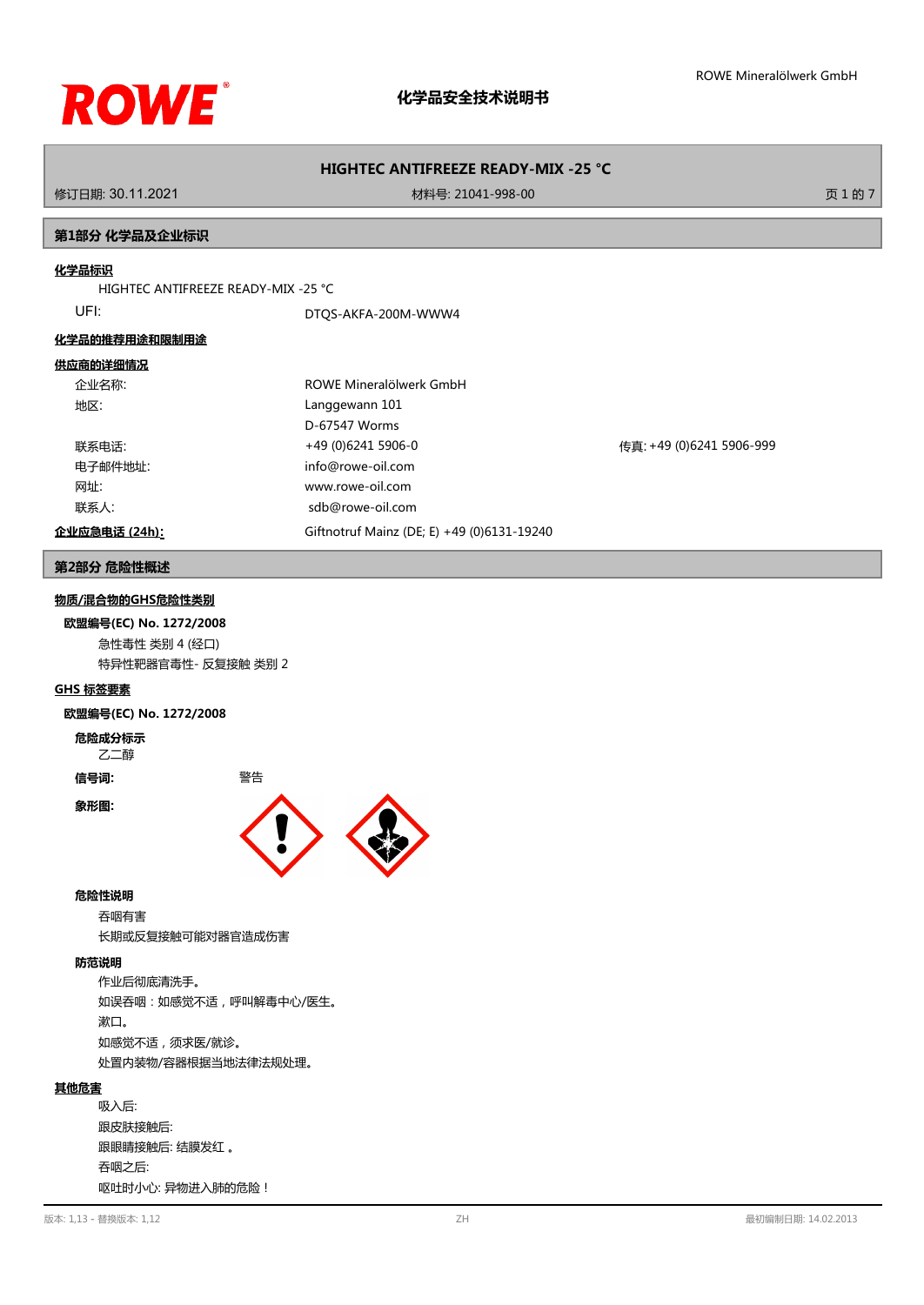修订日期: 30.11.2021 材料号: 21041-998-00 页 2 的 7

# **第3部分 成分/组成信息**

# **混合物**

# **危险的成分**

| CAS号              | 化学品名称                               | 数量          |
|-------------------|-------------------------------------|-------------|
| $107 - 21 - 1$    | 乙二醇                                 | $30 - 60%$  |
| $ 3164 - 85 - 0 $ | 2-乙基己酸钾                             | $0.3 - 1\%$ |
| 95193-83-2        | 1H-茚-1,3(2H) - 二酮,2-(2-喹啉基)<br>磺化钠盐 | < 0.1 %     |

H和EUH句话的原文是: 见下节16 。

#### **SCL ,M-因子和/或ATE**

| CAS号           | EC号                 | 化学品名称                                                     | 数量          |
|----------------|---------------------|-----------------------------------------------------------|-------------|
|                | ,M-因子和/或ATE<br>'SCL |                                                           |             |
| $107 - 21 - 1$ | $1203 - 473 - 3$    | 乙二醇                                                       | $30 - 60$ % |
|                |                     | 经皮: 半致死剂量 ( LD50 ) = 10600 mg/kg; 经口: 急性毒性估计值 = 500 mg/kg |             |

#### **第4部分 急救措施**

## **有关急救措施的描述**

## **若吸入**

提供新鲜空气。 必须医生处理。

# **若皮肤接触**

用很多水清洗。 立即换掉受污染的衣服。 必须医生处理。

#### **若眼睛接触**

立刻小心且彻底的用洗眼设备或用水冲洗眼睛。 眼睛受到刺激时请去看眼科医生。

#### **若食入**

吞咽后用大量水冲洗口腔(只有当该人意识清醒时),并立即就医。

# **最重要的症状和健康影响**

没有相关信息。

## **对医生的特别提示**

症状处理。

#### **第5部分 消防措施**

#### **灭火介质**

**适合的灭火剂**

依照周边环境决定防火措施。

### **特别危险性**

不易燃 。

#### **消防人员的特殊保护设备和防范措施**

火灾时: 使用不受周围空气影响的呼吸防护器。

#### **其他资料**

用喷水来灭掉气体/蒸气/雾。 分开收集受污染的灭火水。切勿使其流入排水管道或地表水域。

**第6部分 泄漏应急处理**

#### **作业人员防护措施、防护装备和应急处置程序**

#### **一般提示**

提供足够的通风。 勿吸入气体/烟雾/蒸气/喷雾。 避免跟皮肤、眼睛和衣服接触。 使用个人防护装备

#### **环境保护措施**

勿使之进入地下水或水域。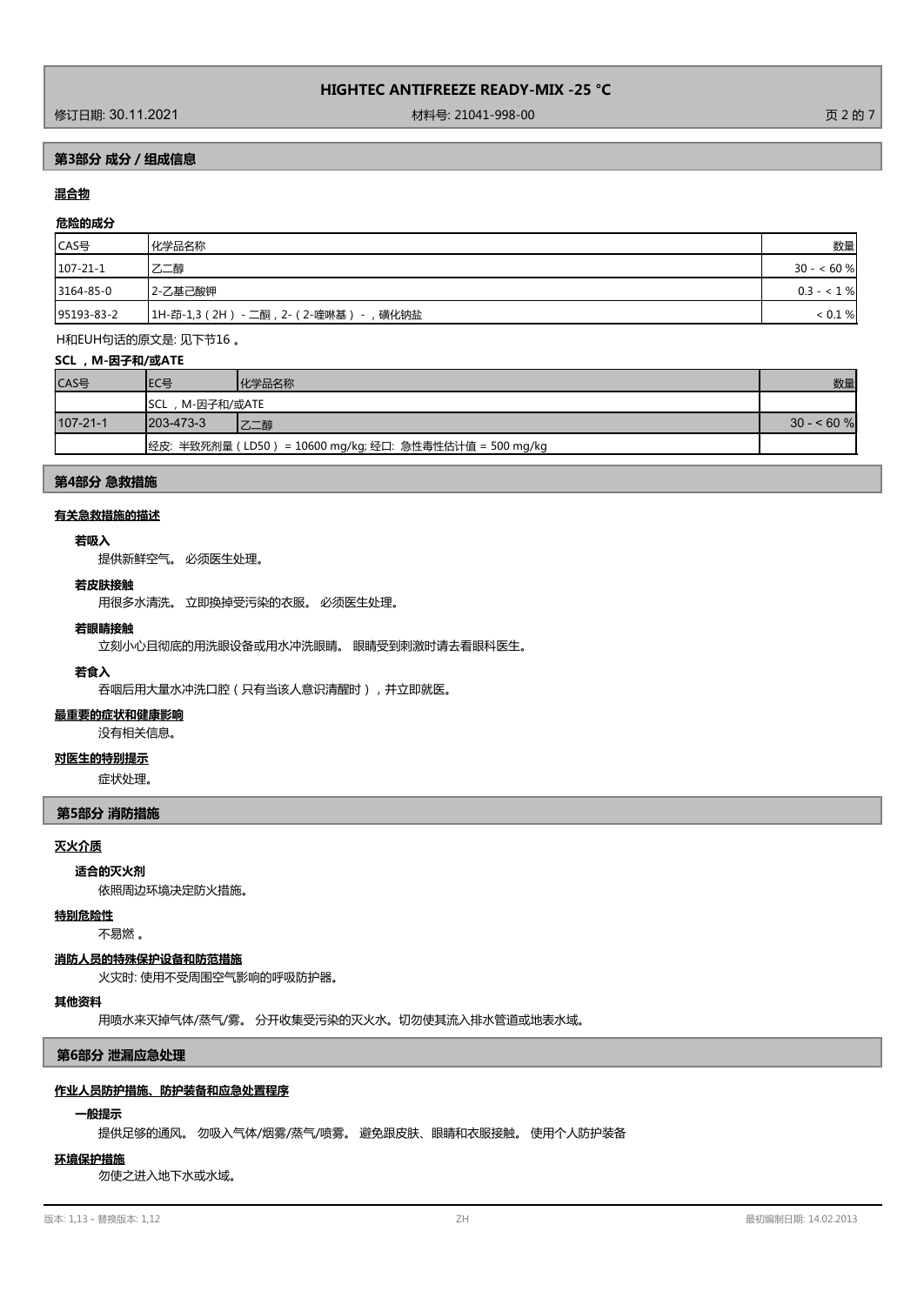修订日期: 30.11.2021 材料号: 21041-998-00 页 3 的 7

# **泄漏化学品的收容、清除方法及所使用的处置材料**

#### **其他资料或数据**

用会吸收液体的材料(沙、硅藻土、酸粘合剂、通用粘合剂)吸取。 取出的材料根据清除那一章处理。

#### **参照其他章节**

安全处理: 见 段 7 个人防护装备: 见 段 8 垃圾处理: 见 段 13

#### **第7部分 操作处置与储存**

# **操作注意事项**

#### **关于安全操作的提示**

开放式处理时,必须使用局部排气设备。 勿吸入气体/烟雾/蒸气/喷雾。

#### **关于防火、防爆的提示**

不需要特别的防火措施。

#### **针对一般职业卫生保健的提示**

立即脱下受污、浸染的衣物。 制定并重视皮肤保护计划 休息前或工作后洗净手、脸,如有必要且淋浴。 在工作 场所不饮食、不抽烟、不擤鼻涕。

## **安全储存的条件,包括任何不兼容性**

# **对存放空间和容器的要求**

容器密封好。

#### **共同存放的提示**

不需要特别的预防措施。

#### **第8部分 接触控制和个体防护**

#### **控制参数**

#### **职业接触限值**

| 化学文摘号          | 组分名称                 | ppm | mq/m3    | f/ml | 类型                       | 标准来源                                       |
|----------------|----------------------|-----|----------|------|--------------------------|--------------------------------------------|
| $107 - 21 - 1$ | 乙二醇; Ethylene glycol |     | 20<br>40 |      | PC-TWA<br><b>PC-STEL</b> | GBZ<br>$2.1 - 2007$<br>GBZ<br>$2.1 - 2007$ |

# **工程控制方法**



#### **工程控制**

开放式处理时,必须使用局部排气设备。 勿吸入气体/烟雾/蒸气/喷雾。

### **保护和卫生措施**

#### **眼部/面部防护**

戴防护眼罩/戴防护面具。

#### **手部防护**

处理化学工作材料时,只能戴带有CE认证标记含四位数检验号码的化学防护手套。 挑选抗化学药品的防护手套 时,必须视工作场所特性而定的危险物质浓度和数量而定。 最好向手套制造厂家询问清楚以上所提特殊用途的 手套之化学药品抵抗性。

#### **皮肤和身体防护**

防护服的使用。

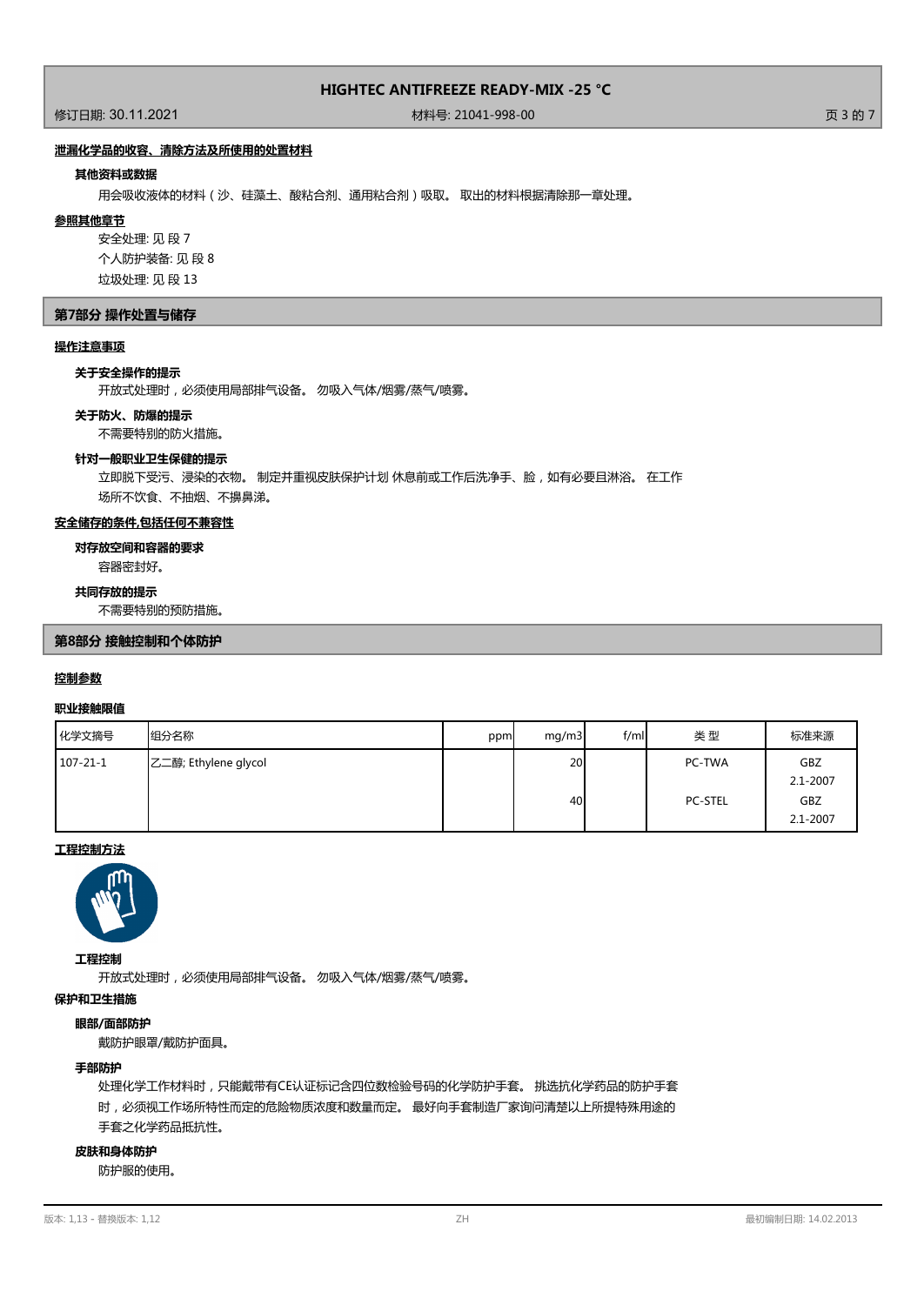修订日期: 30.11.2021 材料号: 21041-998-00 页 4 的 7

## **呼吸防护**

在通风不足的情况下 戴呼吸防护装置。

# 聚合状态: **基本物理和化学性质信息 第9部分 理化特性 颜色: いっきょう あんしゃ あんしゃ あんしゃ あんしゃ 正色** 气味: 特征性 **测试标准 物理状态变化** 沸点或初始沸点和沸腾范围: 没有界定 : DIN 51794 闪点: >110 °C DIN 51758 **易燃性** 固体的/液体的: 不适用 气体: ファイン アンディスク しょうしょう しょうしょう しょうしょう しょうしゅう アイエント 不适用 本产品不: 有爆炸危险的。 **爆炸性特性** 爆炸下限: 没有界定 爆炸上限: 没有界定 **自燃温度** 固体: フィング スタック こうしょう しょうしょう しょうしょう しょうしょう こうしょう こうしょう 不适用 气体: ファイン アンディスク しょうしょう しょうしょう しょうしょう しょうしゅう アイエント 不适用 分解温度: 没有界定 本产品不: 助燃的。 **助燃特性** pH值 (在 20 °C):  $\sim$  7,5-9 运动粘度: DIN 51562 水溶性: 完全混溶 **在其它溶剂中的溶解度** 没有界定 正辛醇-水分配系数: 没有界定 蒸汽压力: <0,1 hPa (在 20 °C) 相对密度 (在 20 °C):  $\sim 1,045 \text{ g/cm}^3$  DIN 51757 相对蒸汽密度: とのことをある しょうがく しょうがく しょうがく かんきょう おおとこ おおとこ おおところ おおところ おおところ おおところ おおところ おおところ にっぽん こうしょう **其他资料或数据 其他安全特性** 固体: 没有界定 蒸发速率: 没有界定 **其他资料**

# **第10部分 稳定性和反应性**

# **反应性**

当按规定处理和存储时无有害反应。

# **稳定性**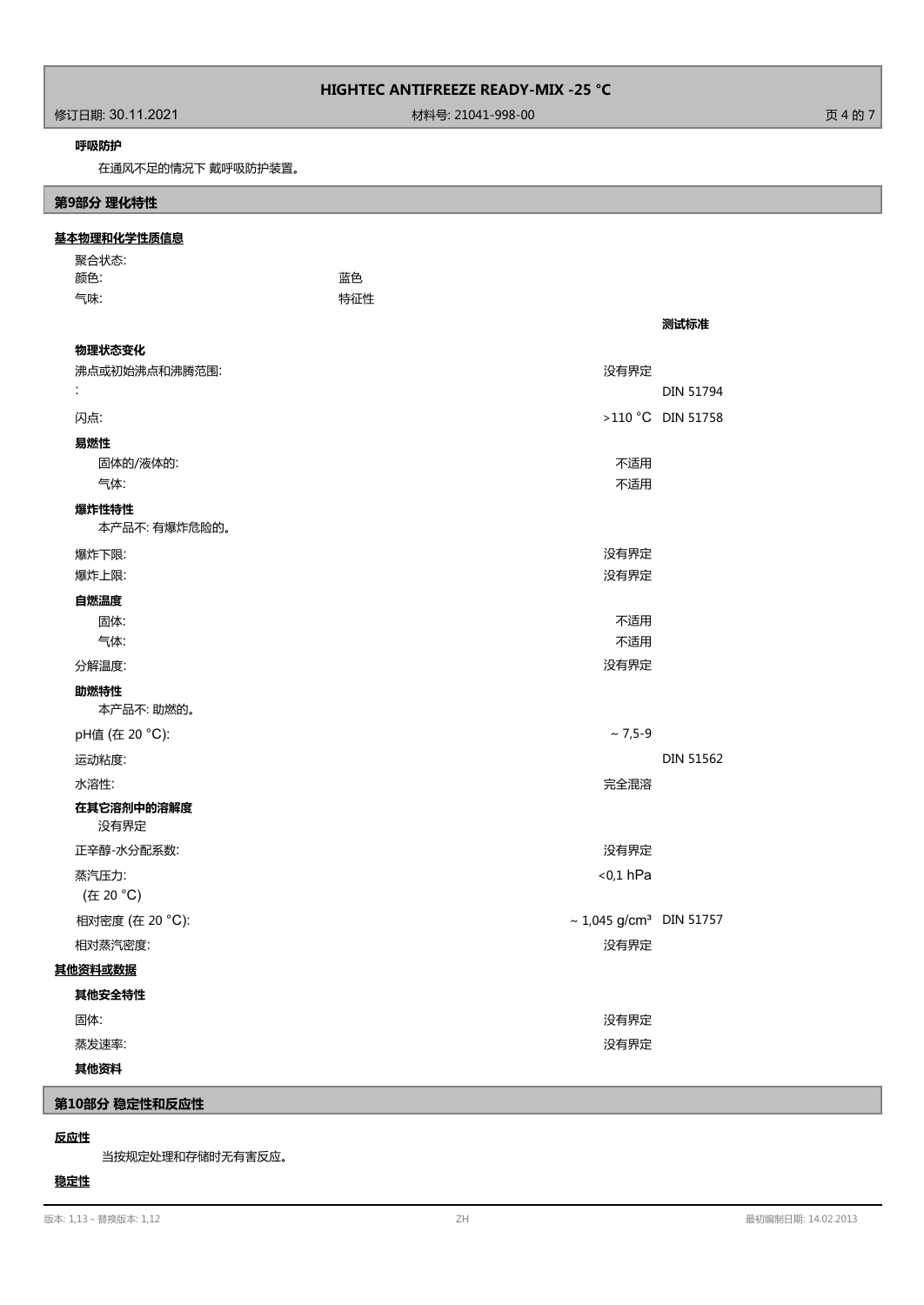修订日期: 30.11.2021 材料号: 21041-998-00 页 5 的 7

该产品在正常室温存储时是稳定。

# **危险反应**

无已知的危险反应。

# **避免接触的条件**

没有/没有

# **禁配物**

没有相关信息。

# **危险的分解产物**

无已知的危险分解产物。

# **第11部分 毒理学信息**

# **急性毒性**

# **ATEmix 计算**

急性毒性估计值 (口服) 1188,1 mg/kg

# **急性毒性**

| CAS号           | 化学品名称 |                                |    |               |    |
|----------------|-------|--------------------------------|----|---------------|----|
|                | 曝光途径  | 剂量                             | 种类 | 来源            | 方法 |
| $107 - 21 - 1$ | 乙二醇   |                                |    |               |    |
|                | 口服    | 急性毒性估计值<br>500<br>mg/kg        |    |               |    |
|                | 皮肤吸收  | 半致死剂量 (LD50)<br>10600<br>mg/kg | 兔子 | <b>GESTIS</b> |    |

# **测试的补充说明**

根据(EC)第1272/2008号条例[化学品分类及标记全球协调制度],该混合物属于危险品范畴内。

# **第12部分 生态学信息**

# **生态毒性**

本产品不: 生态毒性。

| CAS号           | 化学品名称                   |                                         |                                         |    |    |
|----------------|-------------------------|-----------------------------------------|-----------------------------------------|----|----|
|                | 溶液毒性                    | 剂量                                      | [h]   [d] <sub>种类</sub>                 | 来源 | 方法 |
| $107 - 21 - 1$ | 乙二醇                     |                                         |                                         |    |    |
|                | 鱼类急性 (短期)毒性             | 半致死浓<br>度(LC50)<br>18500<br>mg/l        | 96 hOncorhynchus<br>mykiss (彩虹鳟鱼)       |    |    |
|                | 对水生藻类和蓝藻具有<br>急性 (短期)毒性 | 6500-<br>ErC <sub>50</sub><br>7500 mg/l | 96 hlPseudokirchneriella<br>subcapitata |    |    |
|                | 对甲壳类动物有慢<br>性 (长期) 毒性   | EC <sub>50</sub><br>>10,000<br>mg/l     | 48 h Daphnia magna                      |    |    |

# **持久性和降解性**

本产品未经检验。

# **生物富集或生物积累性**

本产品未经检验。

# **辛醇/水分配系数**

| CAS号           | $I\cup\rightarrow\blacksquare$<br>力功<br>- -<br>- 0010小 | <b>Pow</b><br>ററ<br>- - - - - -<br>-- ാ |
|----------------|--------------------------------------------------------|-----------------------------------------|
| $107 - 21 - 1$ | 乙二醇                                                    | $\overline{\phantom{0}}$<br>34ء س       |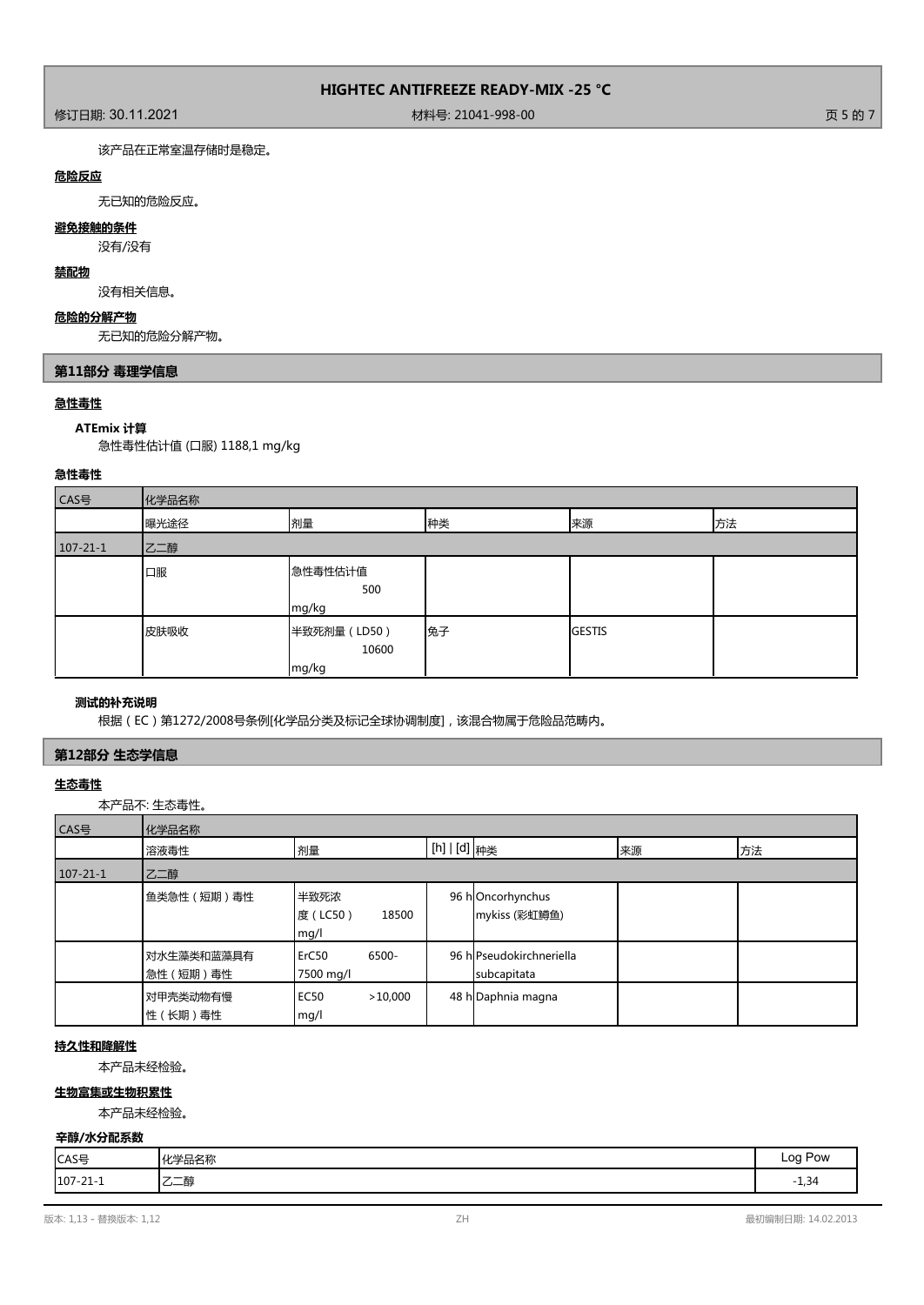作为<br>1999年 - 1999年 - 1999年 - 1999年 - 1999年 - 1999年 - 1999年 - 1999年 - 1999年 - 1999年 - 1999年 - 1999年 - 1999年 - 1999年<br>1999年 - 1999年 - 1999年 - 1999年 - 1999年 - 1999年 - 1999年 - 1999年 - 1999年 - 1999年 - 1999年 - 1999年 - 1999年 - 199

#### **土壤中的迁移性**

本产品未经检验。

## **其他有害作用**

没有相关信息。

#### **其他资料**

避免释放到环境中。

## **第13部分 废弃处置**

#### **废弃物处置方法**

#### **建议**

勿使之进入地下水或水域。 根据官署的规定处理废物。

必须根据EAKV(欧盟废弃物目录规章)系统专业地处理废弃物编号和废弃物标记。

#### **受污染的容器和包装的处置方法**

根据指令 2008/98/EC(废物框架指令)的有害废物。 受污染的包装如同物质材料一样处理。

#### **第14部分 运输信息**

**ALACTER** (IMDG)

| 海运 (IMDG)             |                  |
|-----------------------|------------------|
| UN号:                  | 根据运输法规,未被分类为危险品。 |
| <u> 联合国运输名称:</u>      | 根据运输法规,未被分类为危险品。 |
| 联合国危险性分类:             | 根据运输法规,未被分类为危险品。 |
| 包装类别:                 | 根据运输法规,未被分类为危险品。 |
| 空运 (ICAO-TI/IATA-DGR) |                  |
| UN号:                  | 根据运输法规,未被分类为危险品。 |
| 联合国运输名称:              | 根据运输法规,未被分类为危险品。 |
| 联合国危险性分类:             | 根据运输法规,未被分类为危险品。 |
| 包装类别:                 | 根据运输法规,未被分类为危险品。 |
| 对环境的危害                |                  |
|                       |                  |

对环境有害的物质: オオン インタン あいしゃ 不安 しょうかん ふくしゃ

# **使用者特殊预防措施**

没有数据可使用

### **大宗货物运输根据 MARPOL-公约 73/78 附录 II 和 IBC-Code**

根据运输法规,未被分类为危险品。

# **第15部分 法规信息**

#### **化学品的安全、健康和环境条例**

#### **国家的规章**

聘用限制: 第六十四章 第二十四章 第二十一章 注意青少年工作保护法规定的工作限制。

# **第16部分 其他信息**

# **变更**

此技术说明书与之前的版本有所变更,变更部分位于: 13.

#### **缩略语和首字母缩写**

ADR: Accord européen sur le transport des marchandises dangereuses par Route (European Agreement concerning the International Carriage of Dangerous Goods by Road) IMDG: International Maritime Code for Dangerous Goods

IATA: International Air Transport Association